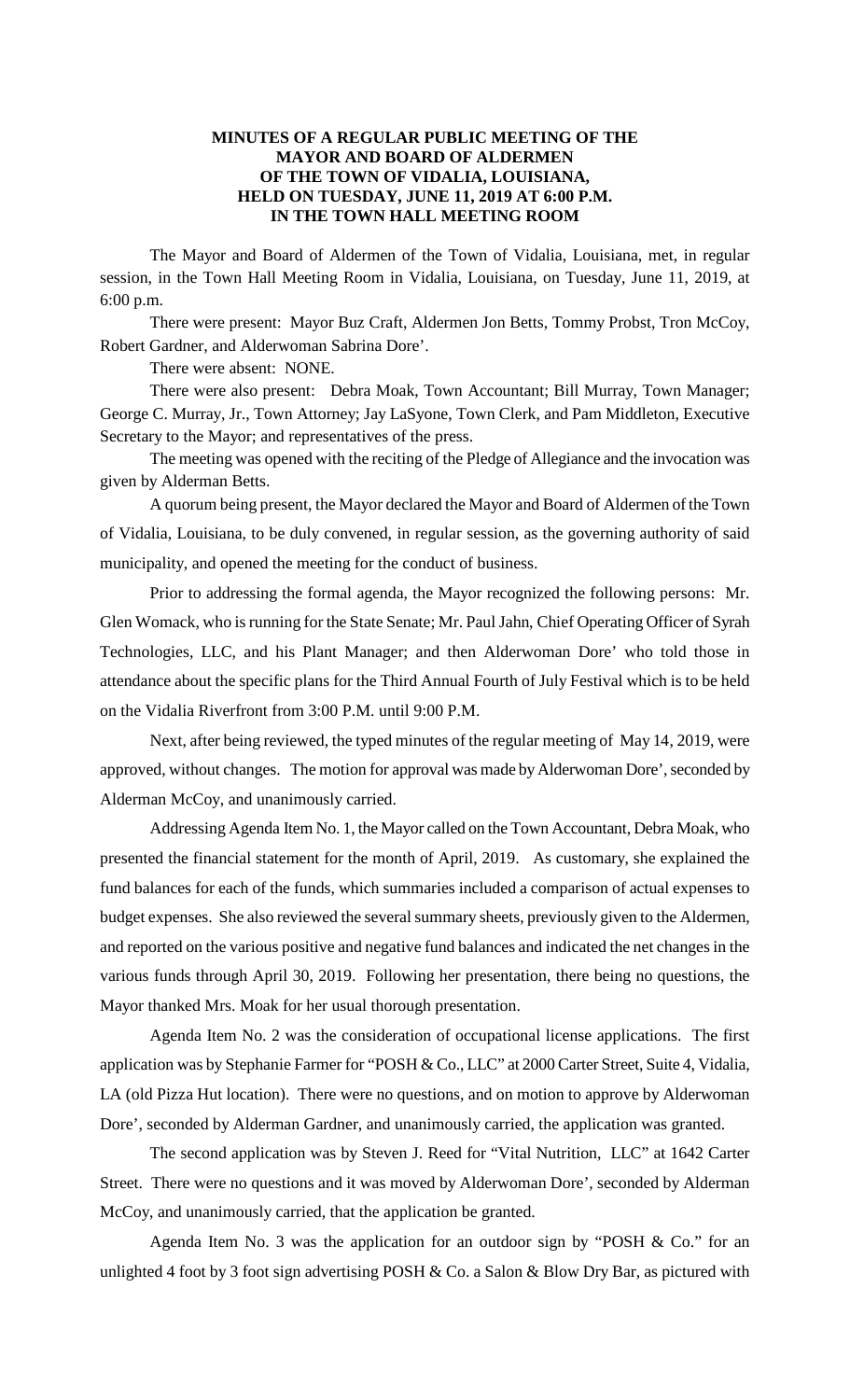the application. There were no questions and it was moved by Alderman Probst, seconded by Alderman Betts, and unanimously carried, to grant the application.

Agenda Item No. 4 was a Mississippi River update by the Mayor. He reported that there is good news and that the weather forecasts are favorable and the predictions are for a crest in several weeks and after that a slow fall. He reported that the River has been over flood stage for 156 days at this time. There were no questions of the Mayor on his report.

Addressing Agenda Item No. 5, the Mayor advised the Board that he is introducing, at this meeting, the proposed Ordinance amending the Operating Budget of Revenues and Expenses for the Town of Vidalia, Louisiana, for the fiscal year 2018-2019. He explained the need for the ordinance so that the budgetary figures will be in line with the State's Budgeting Laws. He further reported that the Notice of Intent and the Notice of Public Hearing will be advertised as soon as the dates are decided.

Agenda Item No. 6 was the request for a Board Resolution amending a Resolution approving Syrah Technologies, LLC, for participation in the Industrial Tax Exemption Program at the 2001 D. A. Biglane Road address. The Mayor then called on Mrs. Heather Malone to address the Board on the reasons for amending the prior budget dealing with the Industrial Tax Exemption. After her presentation, Mr. Paul Johns, President of Syrah Technologies, LLC spoke to the Board in favor of granting the Amendment. There followed questions both from the Board members and audience concerning the pros and cons of adopting the Amending Resolution. Following the discussion, a motion was made to adopt the Amending Resolution by Alderman Betts, seconded by Alderman McCoy, and the vote thereon was as follows:

YEAS: Aldermen Betts, Gardner and McCoy.

NAYS: Alderwoman Dore' and Alderman Probst.

The vote being 3 YEAS and 2 NAYS, the motion carried.

(A COPY OF RESOLUTION IS ATTACHED HERETO AND MADE A PART HEREOF).

Agenda Item No. 7 was a discussion of adding an assessment to the utility bills for nonaccessible utility meters. The Mayor began the discussion by explaining the need for such assessments because there are several locations in town where the meters are inaccessible to the meter readers, and the Town needs to decide on a mechanism to encourage the utility customers to voluntarily make their meters accessible. After comments from several in the audience, it was the consensus that the Mayor's office should investigate the possibility of either putting a fee on the utility bill or possibly making it a misdemeanor offense to not provide access, which would go through the City Court for collection.

Agenda Item No. 8 was an update on the Town's Risk Management Program pertaining to general liability and worker's compensation insurance. The Mayor gave an update on the current status of the worker's comp insurance, noting that his administration has been able to reduce the premium each year he has been in office and that he is working with Reed Insurance for a change in liability insurance to reduce the cost. At that point, Mr. Beau Pilgrim, with Reed Insurance Company, spoke to the Board about the project to reduce liability insurance costs.

Following the update, the Mayor took a moment to recognize Mr. Mark Morace, Department Head for the Utility Department for his 45 years faithful and excellent service to the Town of Vidalia. The Mayor then called Mr. Morace forward and presented him with a plaque for his service.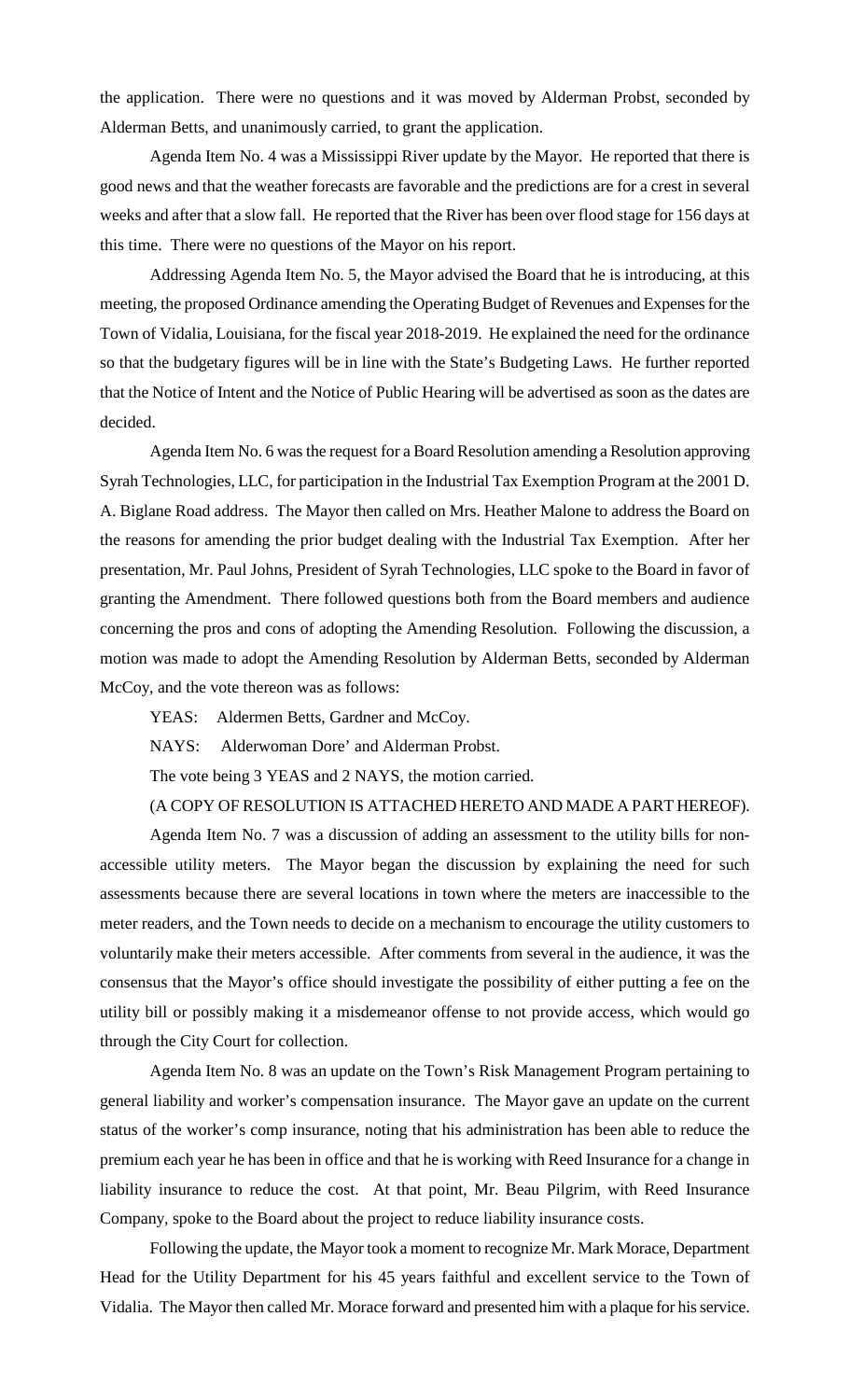Agenda Item No. 9 was an update on the Major League Fishing event and a preview of upcoming National Broadcast commercial featuring the Town of Vidalia in connection therewith. The Mayor then reported on the Major League Fishing's 3<sup>rd</sup> General Tire World Championship Fishing event held on Saturday, March 2, on Lake St. John, Louisiana. He also gave the audience and the Board a preview of a National Broadcast commercial which features the Town of Vidalia which has been done at absolutely no cost to the Town. The audience gave the Mayor a round of applause for hosting the event and for obtaining the commercial.

There being no further business, the Mayor asked for a motion to adjourn, which motion was made by Alderman Betts, seconded by Alderwoman Dore', and unanimously carried, and the meeting was adjourned.

**\_/s/ Jay LaSyone\_\_\_\_\_\_\_\_\_\_\_\_\_\_\_\_\_\_\_ JAY LASYONE, TOWN CLERK BUZ CRAFT, MAYOR**

**\_\_/s/ Buz Craft\_\_\_\_\_\_\_\_\_\_\_\_\_\_\_\_\_\_\_\_\_\_\_**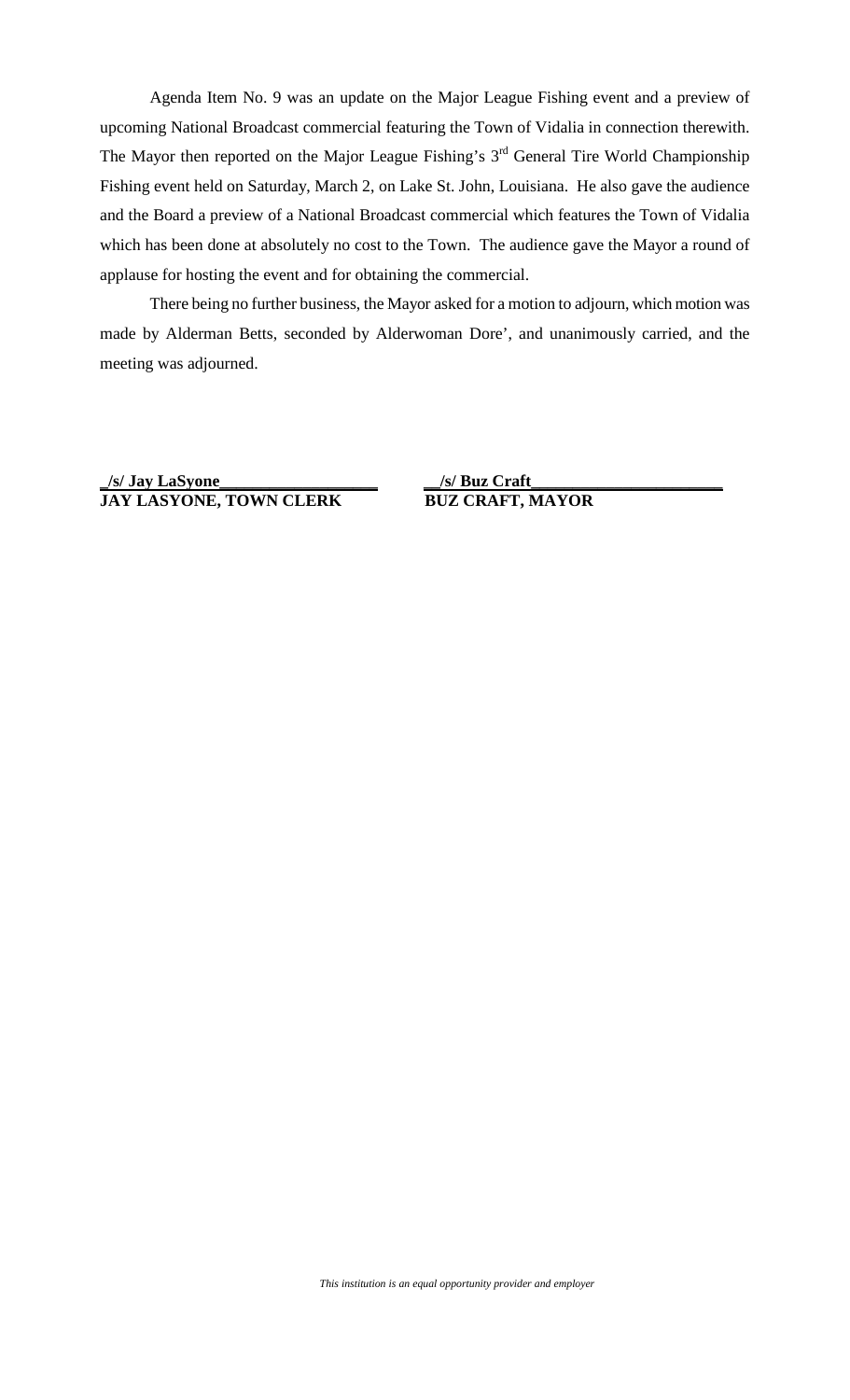## **RESOLUTION**

## **A RESOLUTION AMENDING A RESOLUTION OF THE TOWN OF VIDALIA APPROVING SYRAH TECHNOLOGIES, LLC FOR PARTICIPATION IN THE INDUSTRIAL TAX EXEMPTION PROGRAM AT 2001 D. A. BIGLANE ROAD, VIDALIA, LA**

WHEREAS, Article 7, Section 21(F) of the Louisiana Constitution provides for the Board of Commerce and Industry ("BCI"), with the approval of the Governor, to approve contracts for the exemption of ad valorem taxes of a new manufacturing establishment or an addition to an existing manufacturing establishment, on such terms and conditions as the board, with the approval of the Governor, deems in the best interest of the state; and

WHEREAS, SYRAH TECHNOLOGIES, LLC has applied for an Industrial Tax Exemption ("ITE") and seeks approval of the BCI and the Governor for a contract granting that exemption; and

WHEREAS, Governor Edwards, through Executive Order JBE 16-73, has set forth the conditions for his approval of ITE contracts, and affirmed that those conditions are in the best interest of the state of Louisiana; and

WHEREAS, Executive Order JBE 16-73 provides that ITE contracts should be premised upon job and payroll creation at new or expanded manufacturing plants or establishments, and that the percentage of exemption from ad valorem taxes, and length of the contract for such exemption, may vary depending upon the nature of the project and its economic development benefit in accordance with guidance received from the Secretary of Economic Development and concurred in by the appropriate parish and/or municipal council, school board, and sheriff; and

WHEREAS, Concordia Parish borders the Mississippi River in eastern central Louisiana and shares two river crossing bridges totaling a 1-mile distance from Natchez, MS, and

WHEREAS, Concordia Parish is part of the Natchez, MS – LA Micropolitan Statistical Area, and

WHEREAS, this board recognizes that Concordia Parish's workforce commuter patterns include neighboring counties in Mississippi and neighboring parish residents, and

WHEREAS, this Board recognizes a regional economic development approach, which includes at times, partnering with neighboring parishes and Mississippi communities to attract new and expanding business opportunities, provides the greatest value and economic opportunity for Concordia Parish and its residents thereof, and

WHEREAS, this Board supports and appreciates the efforts of Governor John Bel Edwards to implement requirements for local input into the Louisiana Industrial Property Tax Exemption Program application approval process, and

WHEREAS, Executive Order JBE 16-73 mandates that each exemption contract approved by the Governor shall include as Exhibit "A" a Cooperative Endeavor Agreement for the ITE between the State of Louisiana, the Louisiana Department of Economic Development, and the applicant for the ITE contract, which provides for the creation of retention of jobs, and provides for the exercise of the option in the Louisiana Constitution for the term or percentage of the parish ad valorem tax exemption granted in the contract, and provides for the reduction or loss of the exemption based upon the applicant's compliance with the contract.

WHEREAS, Executive Order JBE 16-73 further requires that this TOWN OF VIDALIA, together with the other required local governmental entities signify consent to the terms of the exemption by resolution and the sheriff of this parish shall signify consent to the terms of the exemption by letter. Executive Order JBE 16-73 further provides that the resolutions of approval and the sheriff's approval shall be attached as Exhibit "B" to the ITE contract between the BCI and SYRAH TECHNOLOGIES, LLC; and